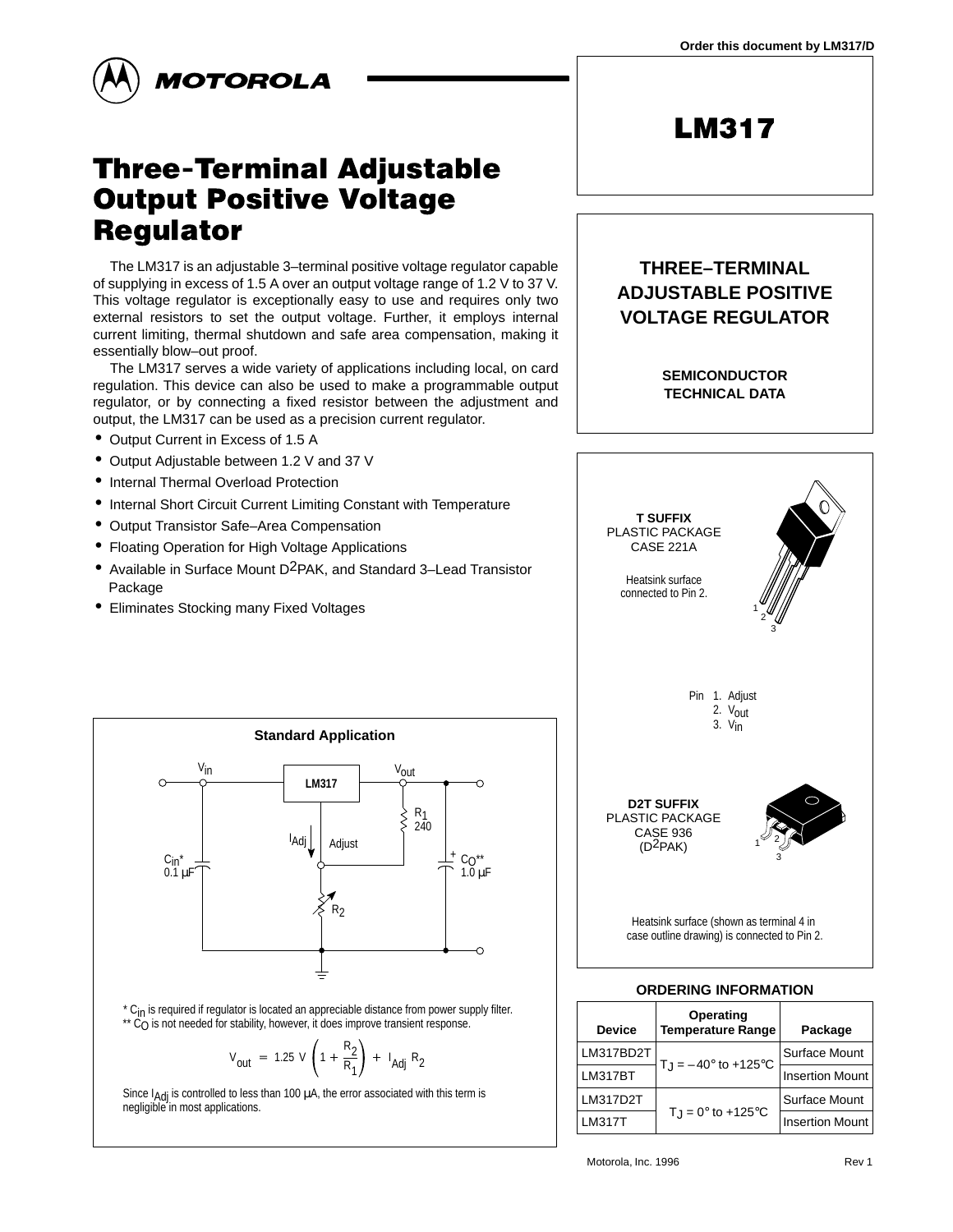### **MAXIMUM RATINGS**

| Rating                                  | Symbol         | Value              | Unit          |
|-----------------------------------------|----------------|--------------------|---------------|
| Input-Output Voltage Differential       | $V_I - V_O$    | 40                 | Vdc           |
| <b>Power Dissipation</b>                |                |                    |               |
| Case 221A                               |                |                    |               |
| $T_A = +25^{\circ}C$                    | P <sub>D</sub> | Internally Limited | W             |
| Thermal Resistance, Junction-to-Ambient | $\theta$ .IA   | 65                 | $\degree$ C/W |
| Thermal Resistance, Junction-to-Case    | $\theta$ JC    | 5.0                | $\degree$ C/W |
| Case 936 (D <sup>2</sup> PAK)           |                |                    |               |
| $T_A = +25$ °C                          | P <sub>D</sub> | Internally Limited | w             |
| Thermal Resistance, Junction-to-Ambient | $\theta$ , JA  | 70                 | $\degree$ C/W |
| Thermal Resistance, Junction-to-Case    | θJC            | 5.0                | $\degree$ C/W |
| Operating Junction Temperature Range    | TJ             | $-40$ to $+125$    | °C            |
| Storage Temperature Range               | Tsta           | $-65$ to $+150$    | °C            |

### **ELECTRICAL CHARACTERISTICS**  $(V_1-V_0 = 5.0 V; I_0 = 0.5 A$  for D2T and T packages; T<sub>J</sub> = T<sub>low</sub> to T<sub>high</sub> [Note 1]; I<sub>max</sub> and P<sub>max</sub> [Note 2]; unless otherwise noted.)

| <b>Characteristics</b>                                                                                                                           |              | Symbol                  | Min                      | <b>Typ</b> | Max                      | Unit                 |
|--------------------------------------------------------------------------------------------------------------------------------------------------|--------------|-------------------------|--------------------------|------------|--------------------------|----------------------|
| Line Regulation (Note 3), $T_A = +25^{\circ}C$ , 3.0 V $\leq V_I - V_O \leq 40$ V                                                                | 1            | Regline                 | $\overline{\phantom{0}}$ | 0.01       | 0.04                     | $\%$ /V              |
| Load Regulation (Note 3), $T_A = +25^{\circ}C$ , 10 mA $\leq I_O \leq I_{max}$<br>$V_O \leq 5.0 V$<br>$V_{\bigcap} \geq 5.0 V$                   |              | Regload                 |                          | 5.0<br>0.1 | 25<br>0.5                | mV<br>% $V_{\Omega}$ |
| Thermal Regulation, $T_A = +25^{\circ}C$ (Note 6), 20 ms Pulse                                                                                   |              | Regtherm                | -                        | 0.03       | 0.07                     | % V <sub>O</sub> /W  |
| <b>Adjustment Pin Current</b>                                                                                                                    | 3            | l <sub>Adj</sub>        | -                        | 50         | 100                      | μA                   |
| Adjustment Pin Current Change, 2.5 $V \le V_I - V_O \le 40 V$ ,<br>10 mA $\leq$ $I_L \leq I_{max}$ , $P_D \leq P_{max}$                          |              | $\Delta I_{\text{Adj}}$ | -                        | 0.2        | 5.0                      | μA                   |
| Reference Voltage, 3.0 $V \leq V_I - V_O \leq 40 V$ ,<br>10 mA $\leq$ $I_{O} \leq I_{max}$ , $P_D \leq P_{max}$                                  |              | $V_{ref}$               | 1.2                      | 1.25       | 1.3                      | $\vee$               |
| Line Regulation (Note 3), 3.0 $V \leq V_I - V_O \leq 40 V$                                                                                       | $\mathbf{1}$ | Regline                 | -                        | 0.02       | 0.07                     | %V                   |
| Load Regulation (Note 3), 10 mA $\leq$ I <sub>O</sub> $\leq$ I <sub>max</sub><br>$V_O \leq 5.0 V$<br>$V_{\Omega} \geq 5.0 V$                     | 2            | Regload                 |                          | 20<br>0.3  | 70<br>1.5                | mV<br>% $V_{\Omega}$ |
| Temperature Stability ( $T_{low} \le T_J \le T_{high}$ )                                                                                         | 3            | $T_{\mathbf{S}}$        | $\overline{\phantom{0}}$ | 0.7        | $\overline{\phantom{m}}$ | % $V_{\Omega}$       |
| Minimum Load Current to Maintain Regulation ( $V_I - V_O = 40 V$ )                                                                               | 3            | <sup>I</sup> Lmin       | $\overline{\phantom{0}}$ | 3.5        | 10                       | mA                   |
| Maximum Output Current<br>$V_I-V_O \le 15 V$ , $P_D \le P_{max}$ , T Package<br>$V_I-V_O = 40 V$ , $P_D \le P_{max}$ , $T_A = +25°C$ , T Package |              | Imax                    | 1.5<br>0.15              | 2.2<br>0.4 |                          | A                    |
| RMS Noise, % of $V_O$ , $T_A = +25$ °C, 10 Hz $\leq f \leq 10$ kHz                                                                               |              | N                       | $\qquad \qquad -$        | 0.003      | $\overline{\phantom{0}}$ | % $V_{\Omega}$       |
| Ripple Rejection, $V_O = 10 V$ , f = 120 Hz (Note 4)<br>Without C <sub>Adi</sub><br>$C_{\text{Adj}} = 10 \mu \dot{F}$                            |              | <b>RR</b>               | 66                       | 65<br>80   |                          | dB                   |
| Long-Term Stability, $T_J = T_{high}$ (Note 5), $T_A = +25^{\circ}C$ for<br><b>Endpoint Measurements</b>                                         |              | S                       | -                        | 0.3        | 1.0                      | % / 1.0 k<br>Hrs.    |
| Thermal Resistance Junction to Case, T Package                                                                                                   |              | $R_{\theta$ JC          |                          | 5.0        |                          | $\degree$ C/W        |

**NOTES:** 1. Tlow to Thigh = 0° to +125°C, for LM317T, D2T. Tlow to Thigh = – 40° to +125°C, for LM317BT, BD2T.

2. I<sub>max</sub> = 1.5 A, P<sub>max</sub> = 20 W

3. Load and line regulation are specified at constant junction temperature. Changes in V<sub>O</sub> due to heating effects must be taken into account separately. Pulse testing with low duty cycle is used.

4. C<sub>Adj</sub>, when used, is connected between the adjustment pin and ground.<br>5. Since Long–Term Stability cannot be measured on each device before shipment, this specification is an engineering estimate of average stability from lot to lot.

6. Power dissipation within an IC voltage regulator produces a temperature gradient on the die, affecting individual IC components on the die. These effects can be minimized by proper integrated circuit design and layout techniques. Thermal Regulation is the effect of these temperature gradients on the output voltage and is expressed in percentage of output change per watt of power change in a specified time.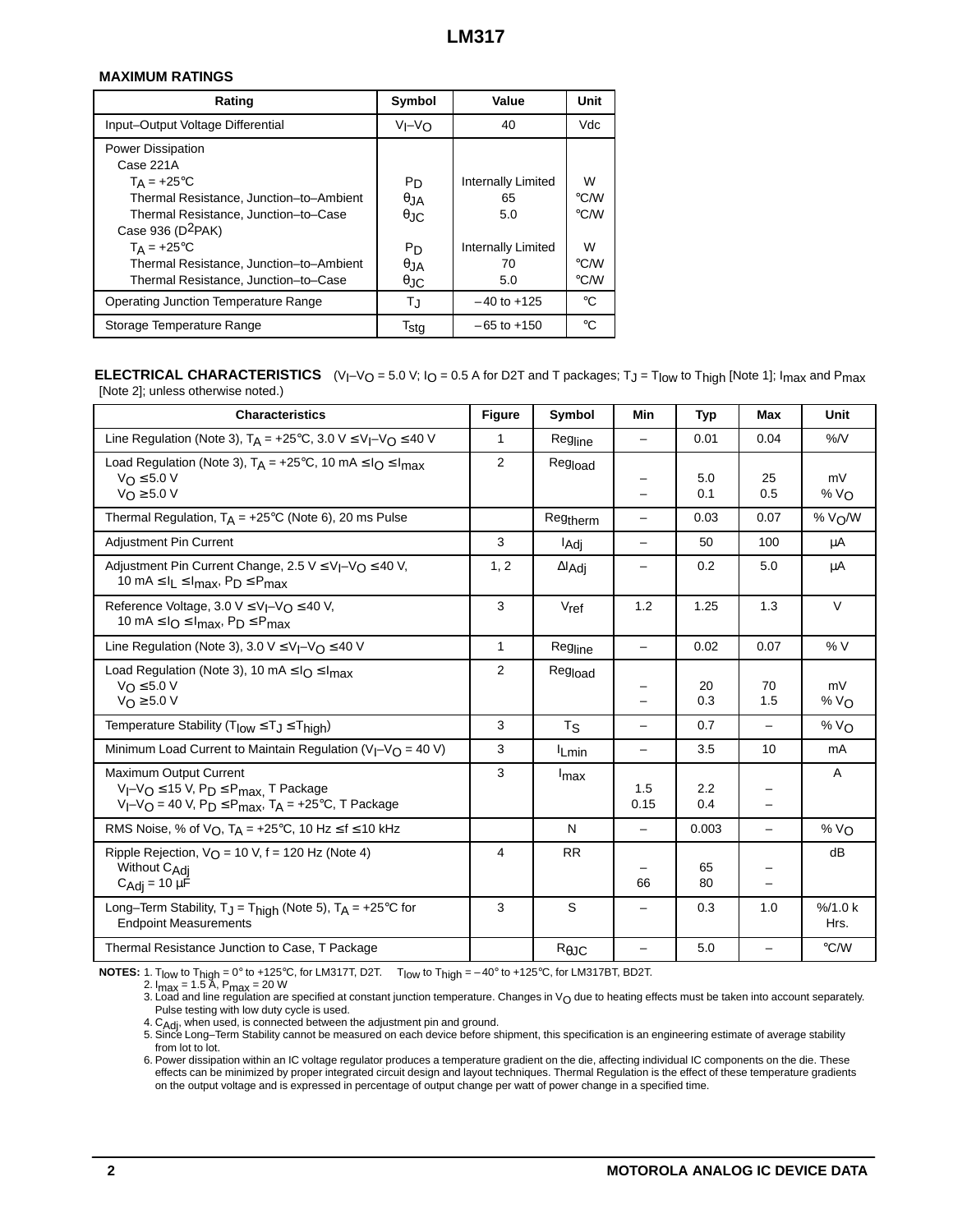# **Representative Schematic Diagram**



This device contains 29 active transistors.



**Figure 1. Line Regulation and** ∆**IAdj/Line Test Circuit**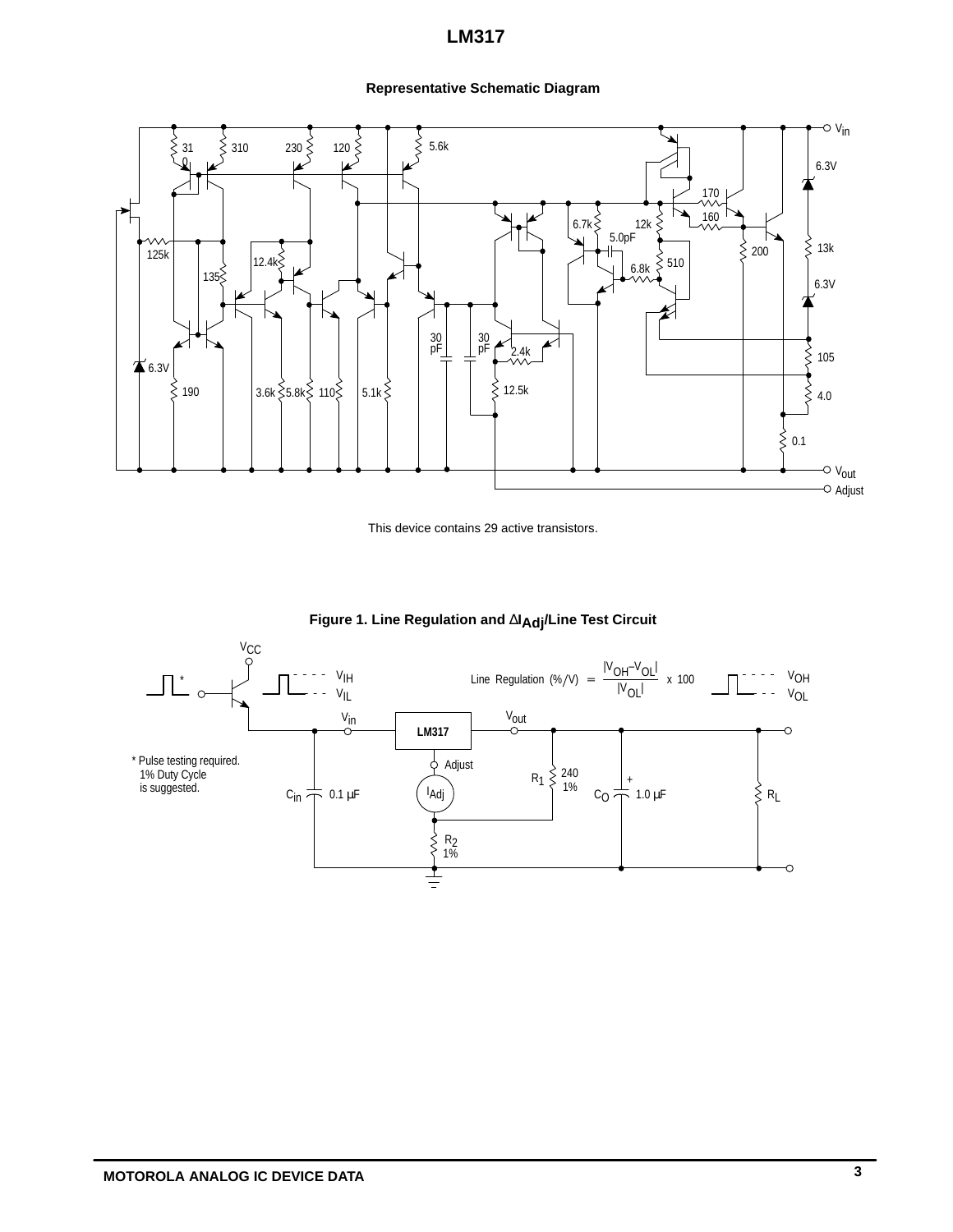

**Figure 2. Load Regulation and** ∆**IAdj/Load Test Circuit**







1.65 k  $C_{\text{Adj}} \stackrel{!}{\leftarrow} 10 \,\mu\text{F}$ 

 $C_{in} \neq 0.1 \,\mu F$ 

 $R<sub>2</sub>$ 

 $\tilde{\xi}$ 

 $\pm$ 

1.65 k<br>1%



CO

 $*$  D<sub>1</sub> Discharges C<sub>Adj</sub> if output is shorted to Ground.

VO

24 V

 $14 V - -$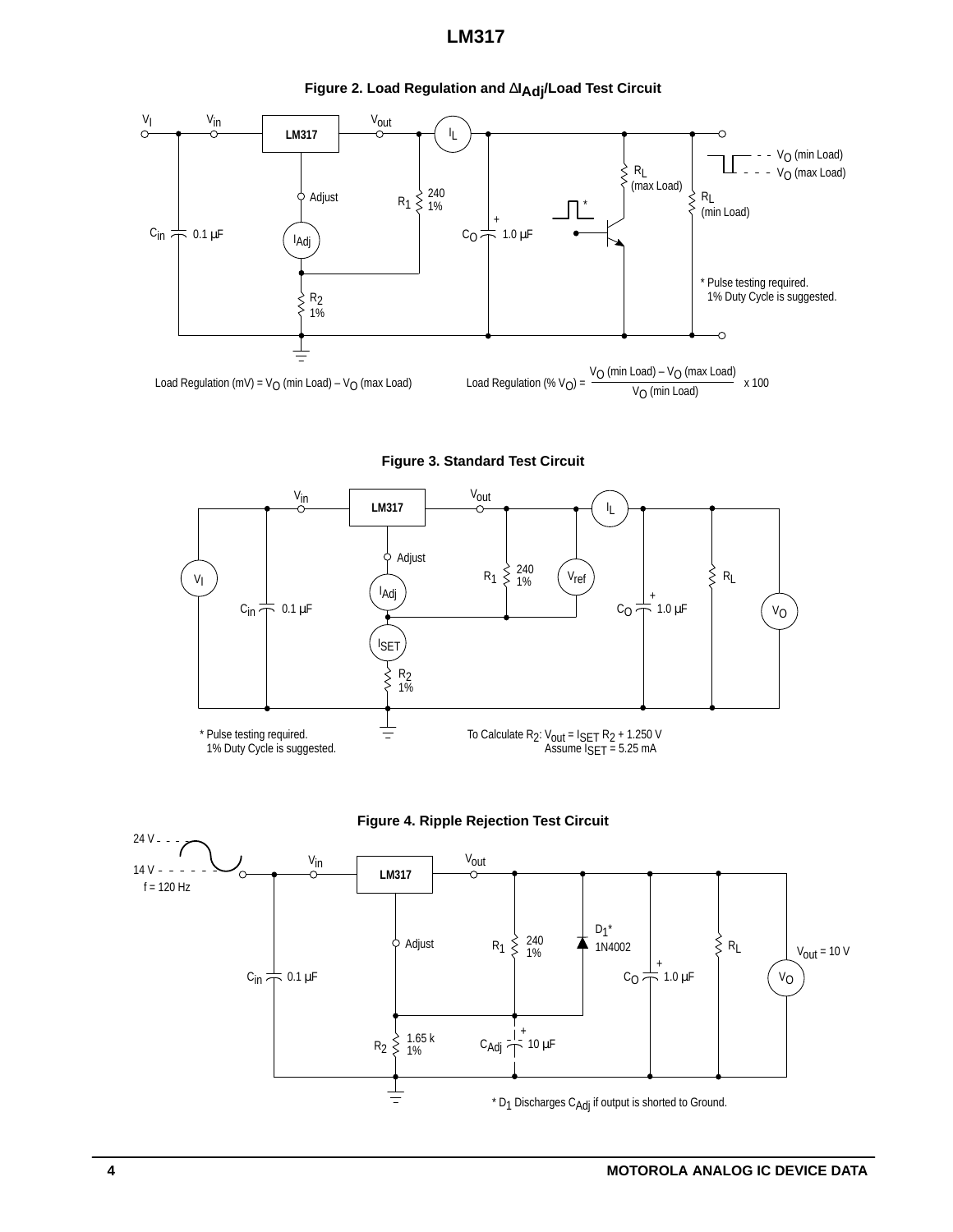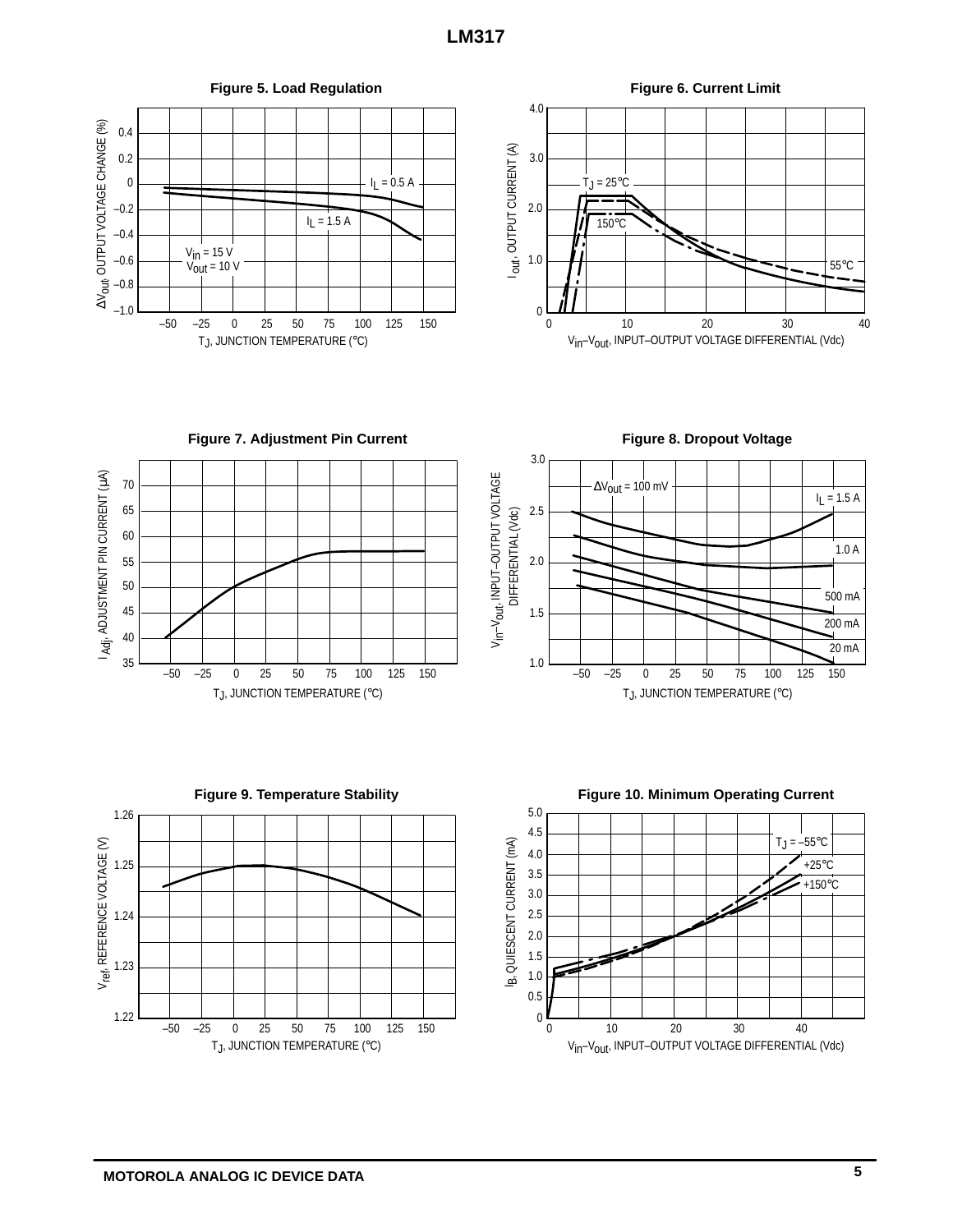





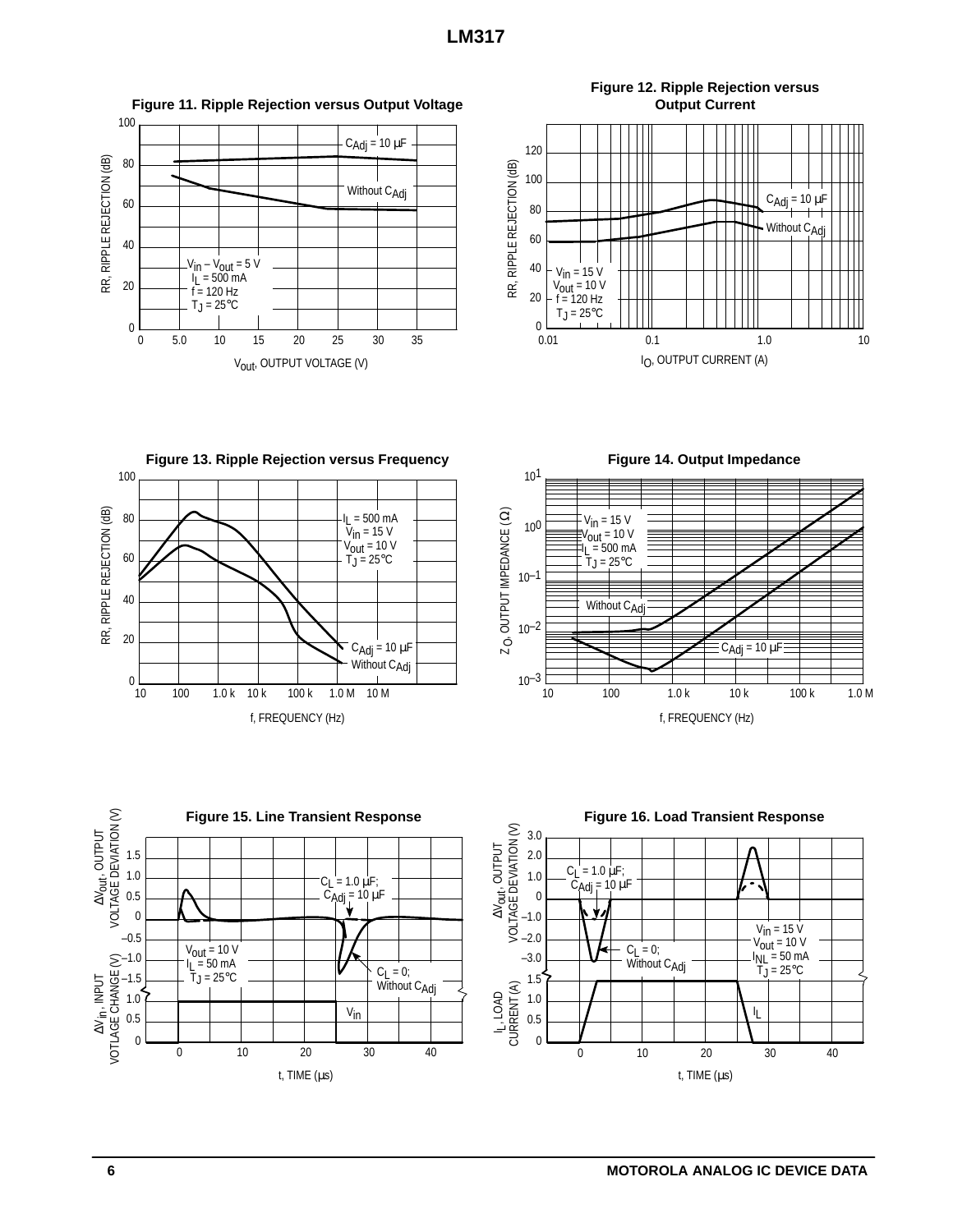### **APPLICATIONS INFORMATION**

#### **Basic Circuit Operation**

The LM317 is a 3–terminal floating regulator. In operation, the LM317 develops and maintains a nominal 1.25 V reference  $(V_{ref})$  between its output and adjustment terminals. This reference voltage is converted to a programming current (IPROG) by R1 (see Figure 17), and this constant current flows through R<sub>2</sub> to ground.

The regulated output voltage is given by:

$$
V_{\text{out}} = V_{\text{ref}} \left( 1 + \frac{R_2}{R_1} \right) + I_{\text{Adj}} R_2
$$

Since the current from the adjustment terminal  $(I<sub>Adj</sub>)$ represents an error term in the equation, the LM317 was designed to control  $I_{\text{Adj}}$  to less than 100  $\mu$ A and keep it constant. To do this, all quiescent operating current is returned to the output terminal. This imposes the requirement for a minimum load current. If the load current is less than this minimum, the output voltage will rise.

Since the LM317 is a floating regulator, it is only the voltage differential across the circuit which is important to performance, and operation at high voltages with respect to ground is possible.

#### **Figure 17. Basic Circuit Configuration**



#### **Load Regulation**

The LM317 is capable of providing extremely good load regulation, but a few precautions are needed to obtain maximum performance. For best performance, the programming resistor (R1) should be connected as close to the regulator as possible to minimize line drops which effectively appear in series with the reference, thereby degrading regulation. The ground end of  $R<sub>2</sub>$  can be returned near the load ground to provide remote ground sensing and improve load regulation.

#### **External Capacitors**

A 0.1 µF disc or 1.0 µF tantalum input bypass capacitor  $(C<sub>in</sub>)$  is recommended to reduce the sensitivity to input line impedance.

The adjustment terminal may be bypassed to ground to improve ripple rejection. This capacitor  $(C_{\text{Adj}})$  prevents ripple from being amplified as the output voltage is increased. A 10 µF capacitor should improve ripple rejection about 15 dB at 120 Hz in a 10 V application.

Although the LM317 is stable with no output capacitance, like any feedback circuit, certain values of external capacitance can cause excessive ringing. An output capacitance (C<sub>O</sub>) in the form of a 1.0  $\mu$ F tantalum or 25  $\mu$ F aluminum electrolytic capacitor on the output swamps this effect and insures stability.

#### **Protection Diodes**

When external capacitors are used with any IC regulator it is sometimes necessary to add protection diodes to prevent the capacitors from discharging through low current points into the regulator.

Figure 18 shows the LM317 with the recommended protection diodes for output voltages in excess of 25 V or high capacitance values ( $C_{\text{O}}$  > 25 µF,  $C_{\text{Adj}}$  > 10 µF). Diode D<sub>1</sub> prevents C<sub>O</sub> from discharging thru the IC during an input short circuit. Diode D<sub>2</sub> protects against capacitor C<sub>Adi</sub> discharging through the IC during an output short circuit. The combination of diodes  $D_1$  and  $D_2$  prevents  $C_{\text{Adj}}$  from discharging through the IC during an input short circuit.

#### **Figure 18. Voltage Regulator with Protection Diodes**



**Figure 19. D2PAK Thermal Resistance and Maximum Power Dissipation versus P.C.B. Copper Length**

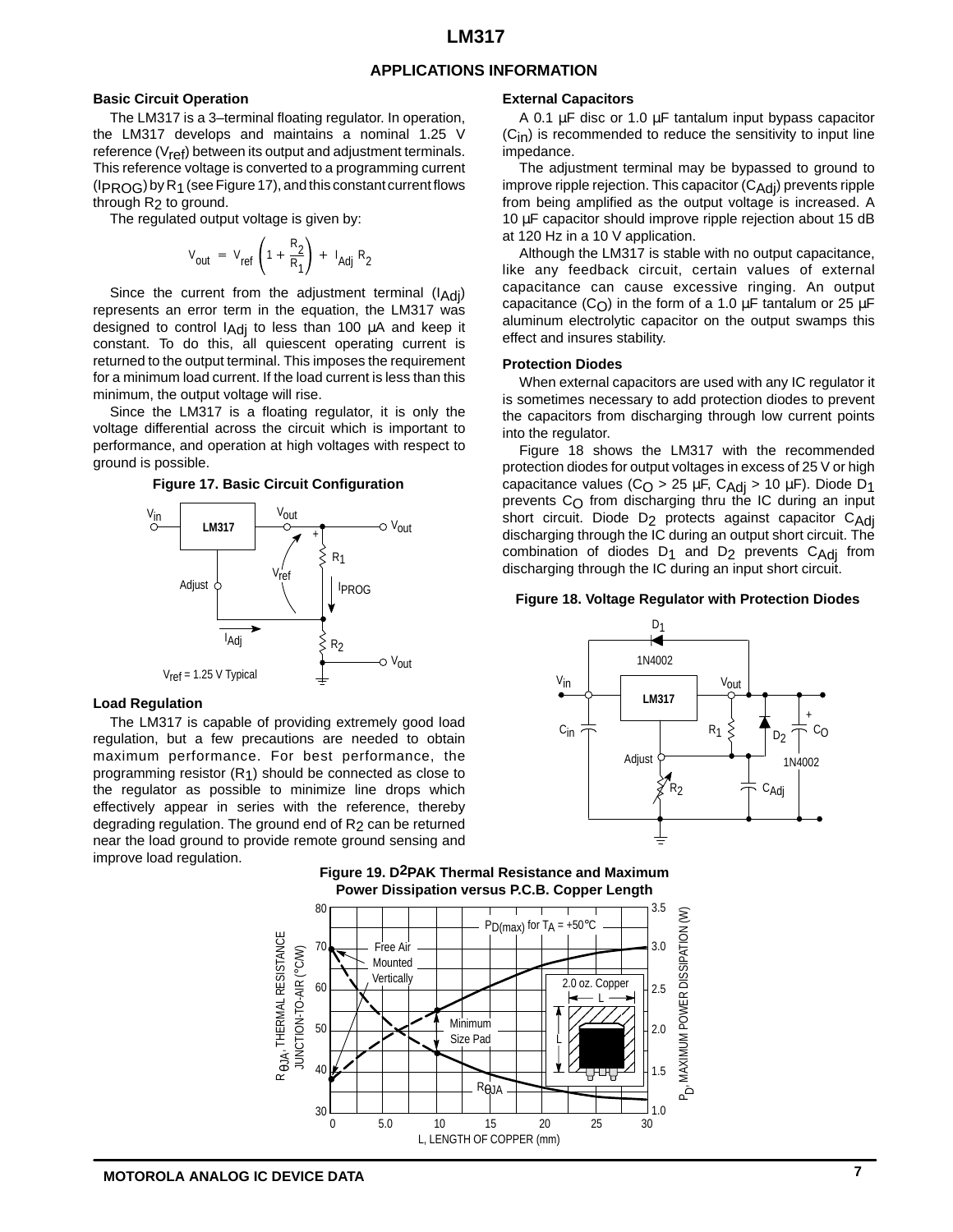





Figure 23. Slow Turn–On Regulator **Figure 24. Current Regulator** Figure 24. Current Regulator



Figure 21. Adjustable Current Limiter **Figure 22.5.0 V Electronic Shutdown Regulator** 



 $*$  D<sub>1</sub> protects the device during an input short circuit.

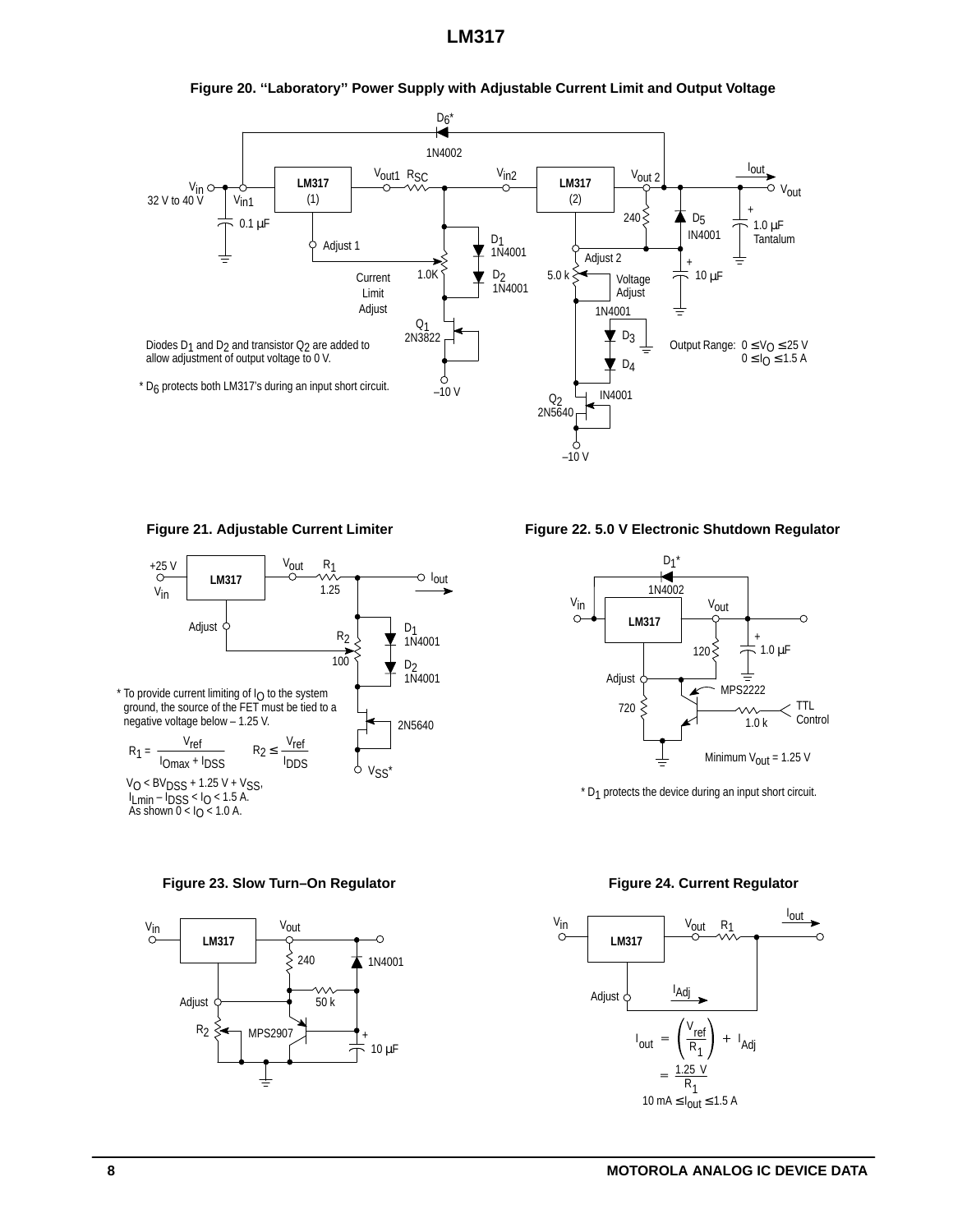# **OUTLINE DIMENSIONS**